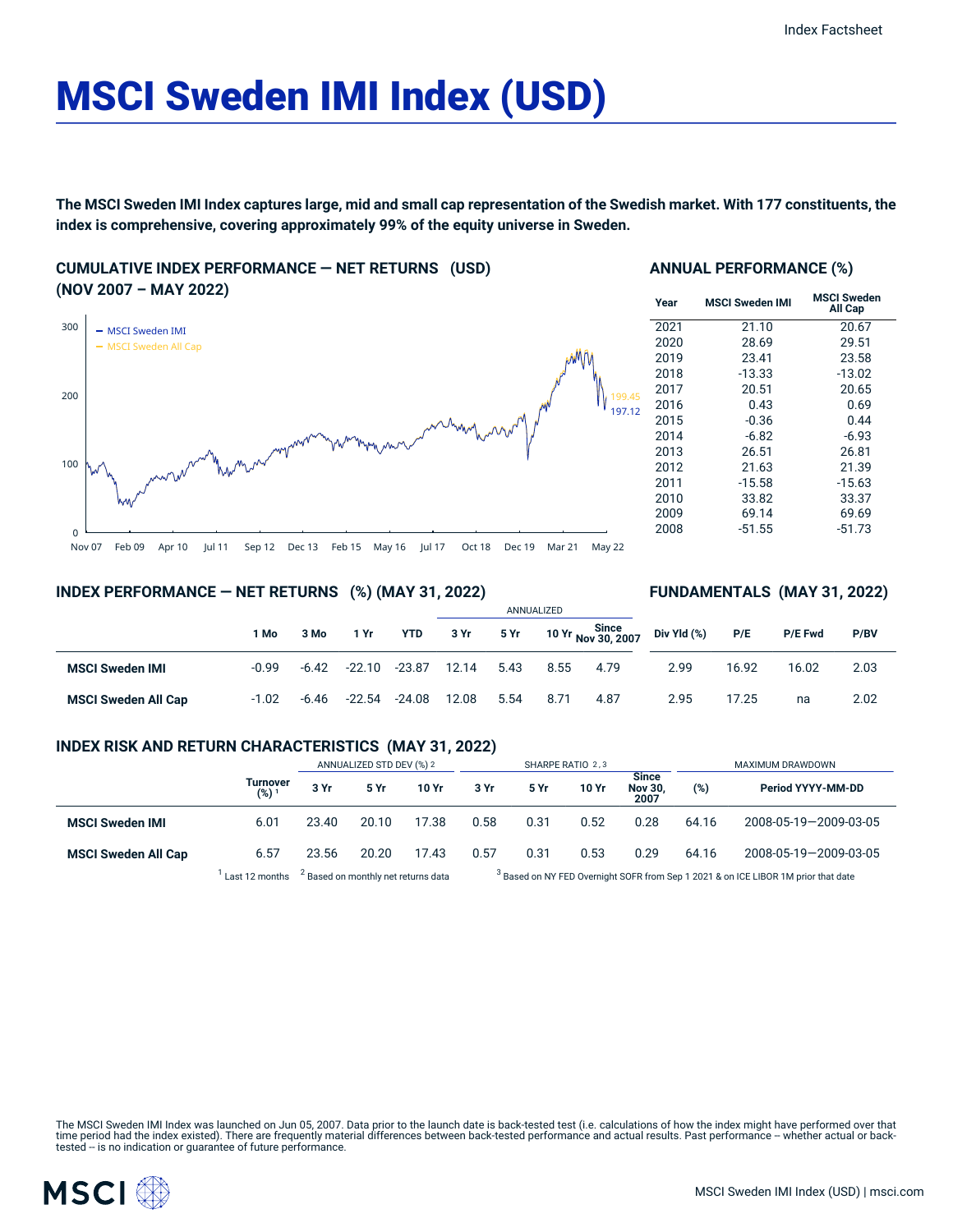### **INDEX CHARACTERISTICS**

| <b>MSCI Sweden IMI</b> |                               |  |  |
|------------------------|-------------------------------|--|--|
| Number of              | 177                           |  |  |
| <b>Constituents</b>    |                               |  |  |
|                        | <b>Mkt Cap (USD Millions)</b> |  |  |
| Index                  | 688.393.75                    |  |  |
| Largest                | 34.082.45                     |  |  |
| <b>Smallest</b>        | 26.33                         |  |  |
| Average                | 3.889.23                      |  |  |
| <b>Median</b>          | 1.341.44                      |  |  |
|                        |                               |  |  |

## **TOP 10 CONSTITUENTS**

|                         | <b>Float Adj Mkt</b>        | <b>Index</b> | <b>Sector</b>      |
|-------------------------|-----------------------------|--------------|--------------------|
|                         | Cap<br><b>USD Billions)</b> | $Wt.$ $(\%)$ |                    |
| <b>INVESTOR B</b>       | 34.08                       | 4.95         | <b>Financials</b>  |
| <b>NORDEA BANK</b>      | 32.51                       | 4.72         | <b>Financials</b>  |
| ATLAS COPCO A           | 30.02                       | 4.36         | <b>Industrials</b> |
| <b>VOLVO B</b>          | 25.00                       | 3.63         | Industrials        |
| ASSA ABLOY B            | 24.61                       | 3.57         | Industrials        |
| <b>HEXAGON B</b>        | 23.65                       | 3.44         | Info Tech          |
| ERICSSON (LM) B         | 23.62                       | 3.43         | Info Tech          |
| <b>SANDVIK</b>          | 23.08                       | 3.35         | Industrials        |
| <b>EVOLUTION</b>        | 17.97                       | 2.61         | Cons Discr         |
| SKAND.ENSKILDA BANKEN A | 17.93                       | 2.60         | <b>Financials</b>  |
| Total                   | 252.47                      | 36.68        |                    |

## **FACTORS - KEY EXPOSURES THAT DRIVE RISK AND RETURN MSCI FACTOR BOX**



## **SECTOR WEIGHTS**



## **MSCI FaCS**



relative to a broad global index - MSCI ACWI IMI.

Neutral factor exposure (FaCS = 0) represents MSCI ACWI IMI.